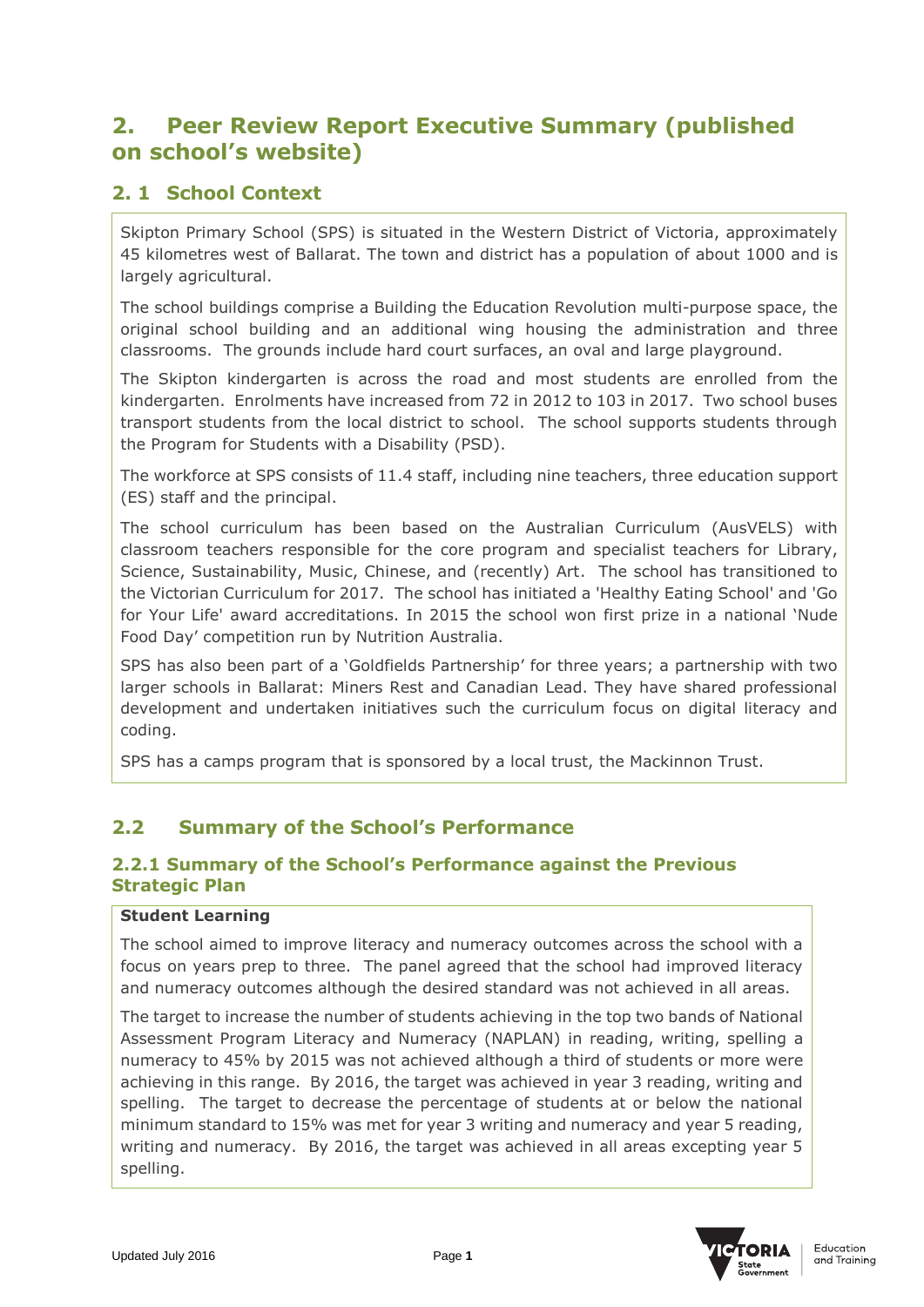The panel agreed that the key improvement strategies were; the formation of teacher professional learning teams to share expertise and implement common teaching approaches and the introduction of a literacy intervention program and a problem based maths program. Other strategies identified by the panel were the training of staff in the literacy leader course, the development of student learning goals and consistent schoolwide assessment practices.

#### **Student Engagement and Wellbeing**

The panel agreed that the school had achieved its goal to provide a stimulating learning environment that fostered student wellbeing.

The targets related to increasing the mean score for student safety and classroom behaviour on the Student Attitudes to School (SATS) survey results was reached. The school maintained a high level of response for all variables with all results in the fourth quartile. The panel concluded that high scores on the staff and parent opinion survey and attendance data also demonstrated that the school had achieved this goal.

Strategies that the panel agreed had contributed to success were; the establishment of the school-wide wellbeing program, the formation of a wellbeing team that included staff and parents and the adoption of school values that formed the basis of a consistent behavioural expectations for the school. The panel concluded that a factor in the high level of motivation of students was the provision of a range of interest based program for students.

### **Pathways and Transitions**

The review panel determined that the goal to provide positive transitions and learning pathways for all students was achieved.

The Parent Opinion survey showed the transition factor was consistently high and above the target score. Student Attitude to School Survey data for the past four years has rated school connectedness in the fourth quartile. Attendance rates have been above state mean over the past four years.

The panel agreed that the partnership between the school, community and the kindergarten was significant in achieving successful transitions and that structures such as mixed aged classes, whole-school events and team teaching developed a shared knowledge and responsibility for every student.

## **2.2.2 Summary of the considerations for the next Strategic Plan**

After consideration of the school's performance over the past four years and the factors that enabled or inhibited its progress, two key improvement areas were proposed by the panel as considerations for the next Strategic Plan.

#### **Building Practice Excellence**

Evidence that led the panel to make this recommendation related to the school not achieving all the targets for student learning achievement in literacy and numeracy although it was agreed that improvement had occurred, particularly in years prep to three. The panel attributed improvement to the development of team practices in which teachers worked together to analyse student learning data to inform future planning and share expertise, the introduction of a literacy intervention program and the development of problem solving tasks in maths.